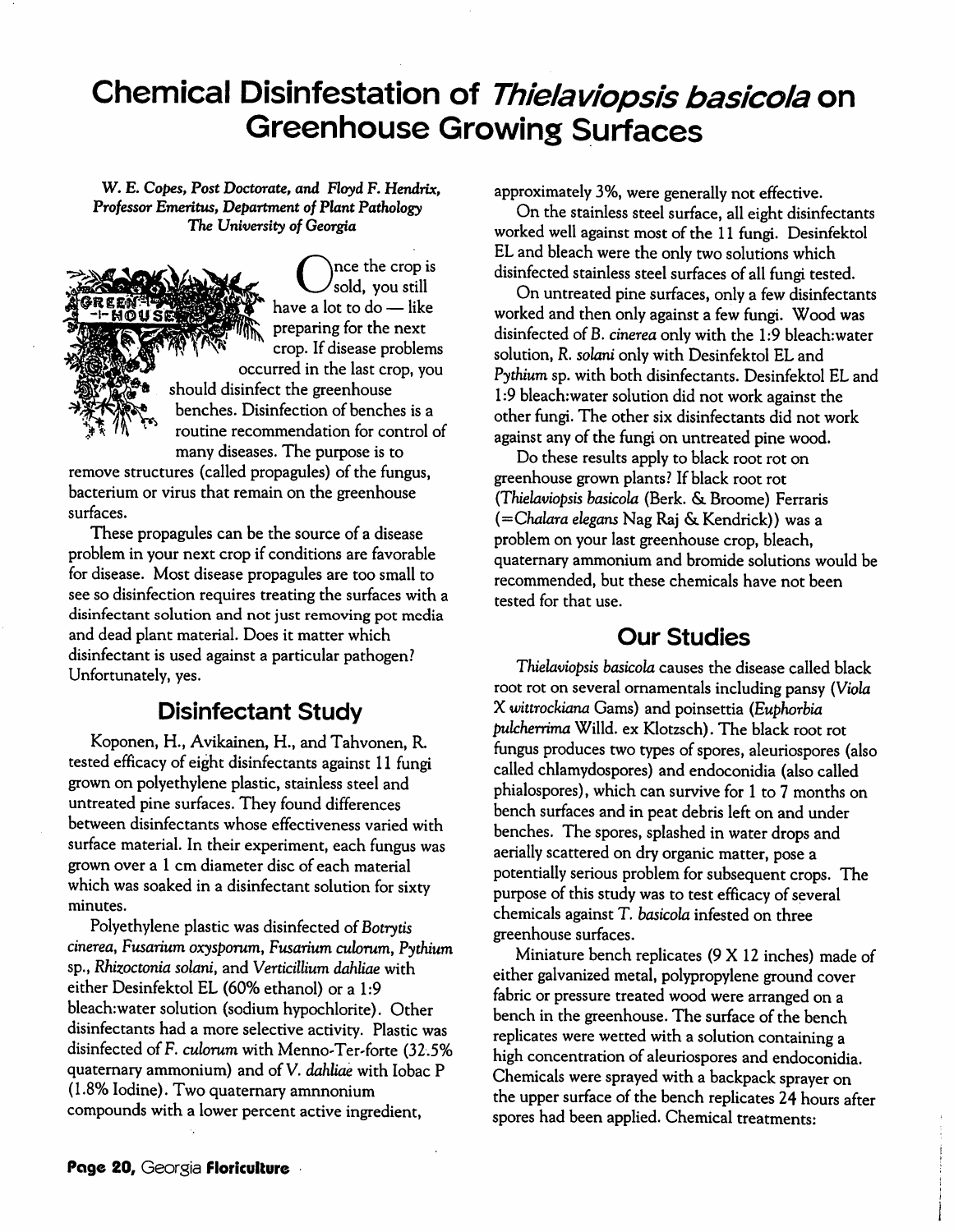Agribrom, Great Lakes Chemical Corporation (l'Bromo-3-chloro-5,5-dimethyl-2,4 imidazolidinedione, 93.5% a.i.) at 0.265 g a.i./1

Prevent, The Buffalo Co. (quaternary ammonium, 10% a.i.) at 2.07 ml a.i./l

- bleach (sodium hypochlorite, 5.25% a.i.) at 0.525% a.i.,
- bleach (sodium hypochlorite 5.25% a.i.) at 0.525% a.i. + Sparkleen, Fischer Scientific Co. (detergent) at 5  $g/1$ , + scrubbing of upper bench surfaces with a stiff bristled brush (in the first experiment only),
- bleach (sodium hypochlorite, 5.25% a.i.) at 1.05% a.i. (in the second experiment only),
- Captan 50 WP, ICI Corp. (captan, 43.7%a.i.) at  $3.0$  g a.i./l, and
- water (control)

Twenty-four hours after chemical application, ten 1  $cm<sup>2</sup>$  pieces were cut from the surface of each miniature bench replicate then placed surface down on an agar media.The agar media allowed viable spores to germinate and grow into colonies. The colonies were counted two weeks later. The experiment was performed twice.

Bleach and captan worked well as disinfectants against T. **basicola** (Table 1). Bleach (sodium hypochlorite) would be cheaper and require fewer worker safety precautions than captan which has a four day reentry restriction. In commercial operations, it would be necessary to remove organic debris before

applying bleach because chlorine is inactivated by dirt and organic matter. Captan is not normally used as a disinfectant but may control a broader range of fungi than bleach.

There were no statistical differences among the three treatments that contained bleach, but the 2:8 bleach:water solution and scrubbing bench surfaces treated with a 1:9 bleach:water plus detergent solution consistently reduced recovery of T. **basicola** compared to the 1:9 bleach:water solution on polypropylene fabric and pressure-treated wood surfaces (Table 1).

Since the goal is 100% disinfection, I think the differences are important. It would be easier to use the 2:8 bleach:water solution versus scrubbing bench surfaces treated with a 1:9 bleach: water plus detergent solution, because scrubbing would be labor intensive.

In summary, a 1:9 bleach:water solution would be an effective disinfectant for eliminating infective propagules of T. **basicola** fromgalvanized metal bench surfaces but a 2:8 bleach:water solution would be more effective on pressure-treated wood and polypropylene fabric surfaces. Bromine and quaternary ammonium solutions did not disinfect T. **basicola** from any of the surfaces tested (Table 1). These results show a need to test efficacy of disinfectants which are commonly used in production systems.

Based on this data, the procedures for disinfecting greenhouse benches infested with the black root rot fungus (T. **basicola)** are as follows.

- Remove all plants from that bench or section. ♦
- Sweep the surface with either a brush or

| <b>Treatments</b>                                               | Rate, a.i./gal     | <b>Plastic</b>           | <b>Wood</b> | <b>Metal</b> |
|-----------------------------------------------------------------|--------------------|--------------------------|-------------|--------------|
| Water (control)                                                 |                    | $90.0^{\circ} A^{\circ}$ | 76.3 A      | 95.0 A       |
| <b>Bromide</b>                                                  | (0.27g)            | 78.8 A                   | 82.9 A      | 98.8 A       |
| Quaternary ammonium                                             | $(2.1 \text{ ml})$ | 85.0 A                   | 73.8 A      | 92.5 A       |
| 10% sodium hypochlorite                                         | (0.52%)            | 6.3 B                    | 10.0 B      | 0.0 B        |
| 10% sodium hypochlorite +<br>detergent + scrubbing <sup>c</sup> | $(0.52\% + 5 g)$   | 0.0 B                    | 0.0 B       | 0.0 B        |
| 20% sodium hypochlorite <sup>c</sup>                            | $(1.04\%)$         | 0.0 B                    | 5.0B        | 0.0 B        |
| Captan                                                          | (3.0g)             | 0.0 B                    | 0.0 B       | 5.0 B        |

*Table 1. Percent recovery of Thielaviopsis basicola from three greenhouse growing surfaces.*

*\*Recoverywas calculated as a percentage from 10 pieces/replicate, 4 replications. Percents were averagedovertwoexperiments.*

*BValueswithin a columnfollowed by the same letterare notsignificantly different (P=0.05) according to Tukey's test (df=21).*

*c Treatment not tested in both experiments.*